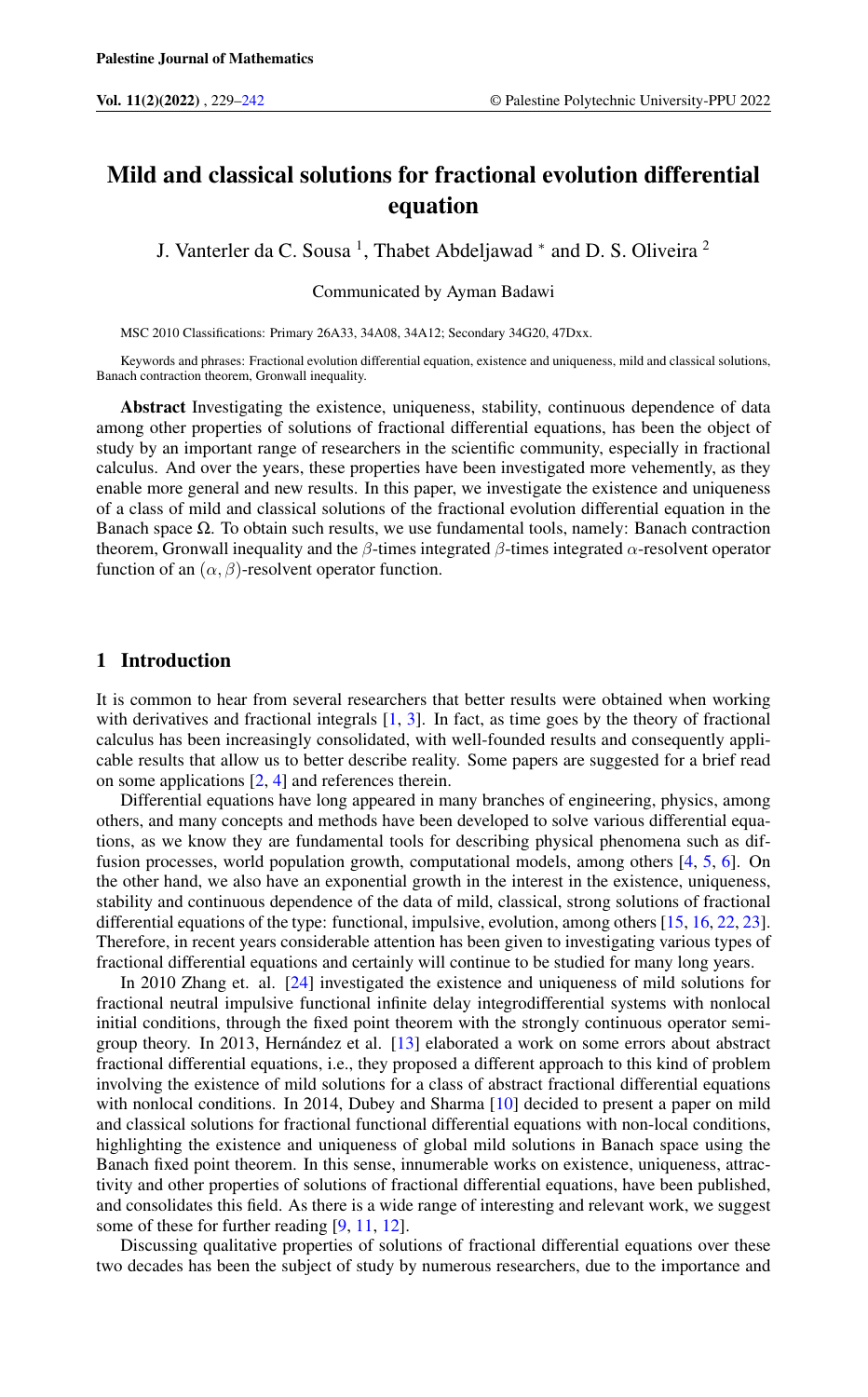impact of the results obtained. The fact has been occurring for some reasons, in particular, for the possibilities that the order of the fractional operator that is directly linked to the solution of the problem, allows carrying out analyzes and obtain answers which the whole case does not allow. In addition, the information on the problem discussed in the fractional case, already contains as a particular case what will be discussed in the entire case, this a priory, is in fact advantageous, since the analysis of the results is not restricted to the entire case. There are many works involving fractional operators with  $\alpha$ -resolvent, in most cases, they are in the sense of the Caputo and Riemann-Liouville fractional derivatives, however when it comes to the Hilfer fractional derivative, since this derivative is an interpolation between the Caputo and Riemann-Liouville fractional derivatives, there are few published works.

Since the general purpose of this paper is to discuss qualitative properties (existence and uniqueness) of solutions of fractional differential equations and to provide a wide class of possible particular cases from the choice of  $\beta \to 1$ ,  $\beta \to 0$  and the variation of  $0 < \alpha \le 1$ , the results discussed here are more general and contribute significantly to area and also allowing the continuation of other works with the same type of fractional differential equations via Hilfer, as here addressed.

In this paper, we consider fractional functional differential evolution equations given by

$$
{}^{H}\mathbb{D}_{t_{0}^{+}}^{\alpha,\beta}u(t) + \mathcal{A}u(t) = f(t, u(t), u(b_{1}(t)), \cdots, u(b_{r}(t))), \ t \in J/\{t_{0}\}
$$
 (1.1)

satisfying the condition

<span id="page-1-1"></span><span id="page-1-0"></span>
$$
I_{t_{0^{+}}}^{1-\gamma}u(t_{0}^{+}) + \sum_{k=1}^{p} \lambda_{k} I_{t_{0^{+}}}^{1-\gamma}u(t_{k}) = u_{0}
$$
\n(1.2)

where  ${}^{H}\mathbb{D}_{t}^{\alpha,\beta}$  $\begin{cases} \alpha, \beta \\ t_0^+ \end{cases}$  is the Hilfer fractional derivative of order  $0 < \alpha \leq 1$  and type  $0 \leq \beta \leq 1$ ,  $I_{t_{0^+}}^{1-\gamma}(\cdot)$  is the Riemann-Liouville fractional integral of order  $1-\gamma(\gamma = \alpha + \beta(1-\alpha))$ ,  $0 \leq$  $\gamma \leq 1$  f and  $b_i$   $(i = 1, 2, \dots, r)$  are given functions satisfying some assumptions  $u_0 \in \Omega$ ,  $\lambda_k \neq 0$   $(k = 1, 2, \dots, p)$  and  $p, r \in \mathbb{N}$ .

The first step of the work, as highlighted above, was the formulation of the problem in the case Eq.[\(1.1\)](#page-1-0)-Eq.[\(1.2\)](#page-1-1) via the more general Hilfer fractional derivative (global) than the Caputo and Riemann-Liouville classics. In order to make clear what are the main contributions of this paper to the literature, we perform a rigorous analysis of  $Eq.(1.1)$  $Eq.(1.1)$  and our main strategy and results can be summarized as follows:

- (i) We present a new class of mild and classic solutions has been introduced as we are free to choose  $0 < \alpha \leq 1$  e  $0 \leq \beta \leq 1$ ;
- (ii) The mild and classic solutions are well defined as noted in Remark 1;

After discussing points 1 and 2 (above), we discuss the first main result of this paper, i.e., the following result:

#### Theorem 1.1. *If*

*(i)*  $f: J \times \Omega^{r+1} \to \Omega$  *is continuous with respect to the first variable on J*,  $b_i: J \to J$   $(i =$  $1, 2, \dots, r$  *are continuous on J and there is*  $L > 0$  *such that* 

$$
|| f (s, z_0, z_1, \cdots, z_r) - f (s, \overline{z}_0, \overline{z}_1, \cdots, \overline{z}_r) || \le L \sum_{i=0}^r ||z_i - \overline{z}_i||_{C_{1-\gamma}}
$$
(1.3)

 $for s \in J$ ,  $z_i$ ,  $\overline{z}_i \in \Omega$ ,  $i = 0, 1, \cdots, r$ ;

*(ii)*  $(r+1)MLa(1+M \|\mathbf{B}\| \sum_{k=1}^{p} |\lambda_k|) < 1$ ;

 $(iii)$   $u_0 \in \Omega$ ;

 $(iv)$   $\kappa = \max_{t \in J} ||f(s, 0, ..., 0)||;$ 

(v) 
$$
M(||\mathbf{B}|| ||u_0|| + aLrR + a\kappa) + M^2 ||\mathbf{B}|| \sum_{k=1}^p \lambda_k a (LrR + \kappa) \le R \text{ with } R > 0.
$$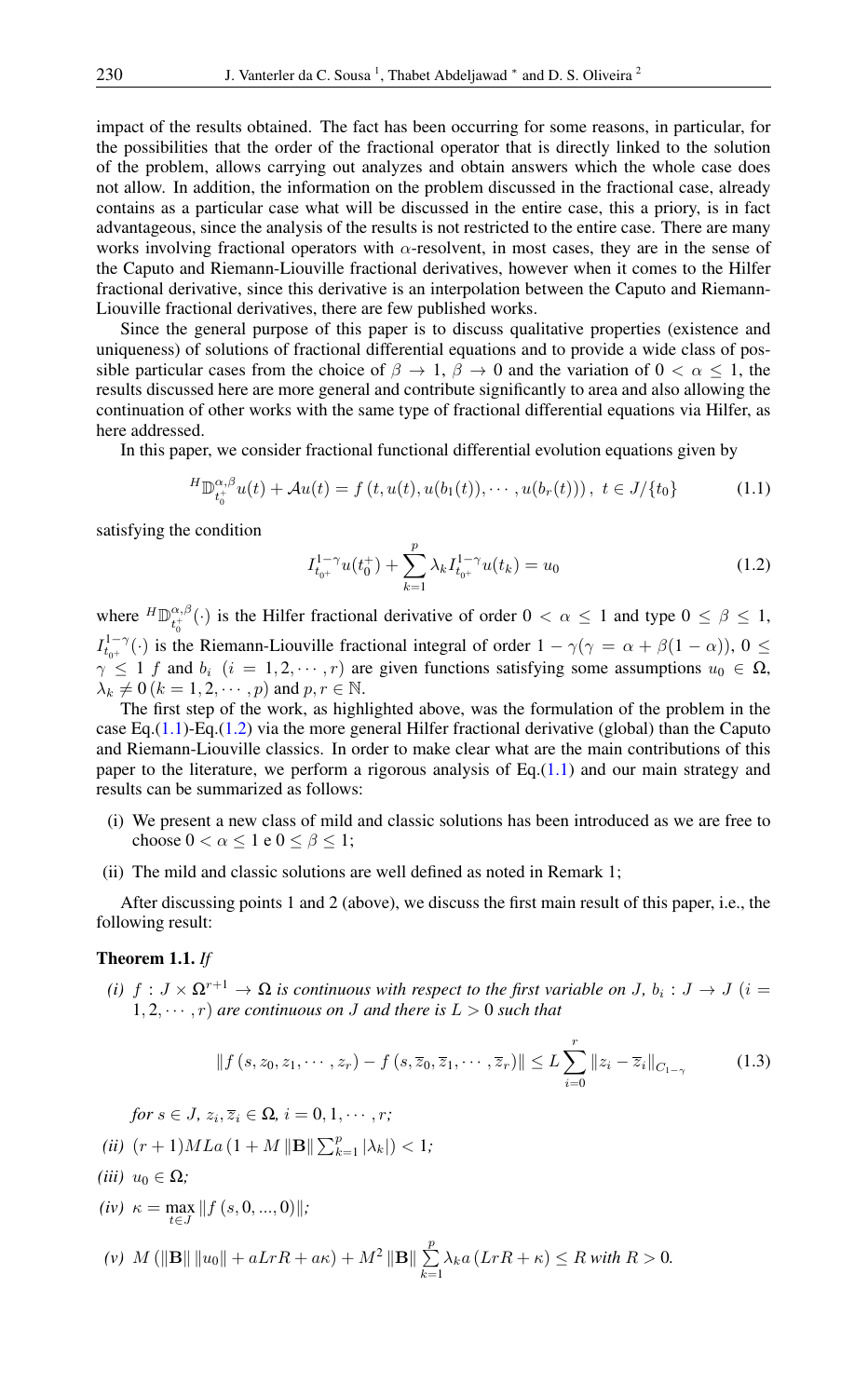*Then, the problem* Eq.[\(1.1\)](#page-1-0) *has a unique mild solution.*

The second main result of this paper, is to investigate the following:

**Theorem 1.2.** Assume that  $f: J \times \Omega^{r+1} \to \Omega$  is Lipschitz continuous on  $J \times \Omega^{r+1}$ . If u is a *classical solution to the problem* Eq.[\(1.1\)](#page-1-0) *then* u *is a mild solution of this problem.*

### Theorem 1.3. *Suppose that*

*(i)*  $f: J \times \Omega^{r+1} \to \Omega$ ,  $b_i: J \to J(i = 1, 2, \dots, r)$  *are continuous on J and there is*  $\eta > 0$ *such that*

$$
||f(s, z_0, z_1, \cdots, z_r) - f(s, \overline{z}_0, \overline{z}_1, \cdots, \overline{z}_r|| \le \eta \left( |s - \overline{s}| + \sum_{i=0}^r ||z_i - \overline{z}_i||_{C_{1-\gamma}} \right); \quad (1.4)
$$

 $for s, \overline{s} \in J$ ,  $z_i, \overline{z}_i \in \Omega$ ,  $i = 0, 1, \cdots, r$ ;

- *(ii)*  $(r+1)M\eta a (1 + M \|\mathbf{B}\| \sum_{k=1}^{p} |\lambda_k|) < 1$ ;
- *(iii)*  $u_0 \in \Omega$ .
- *(iv) Then the fractional functional differential nonlocal evolution problem* Eq.[\(1.1\)](#page-1-0) *has a unique mild solution denoted by u. Moreover, if*  $\mathbf{B}u_0 \in D(\mathcal{A})$  *and*

$$
\mathbf{B} \int_{t_0^+}^{t_k} \mathbf{K}_{\alpha}(t_k - s) f(s, u(s), u(b_1(s)), \cdots, u(b_r(s))) \, ds \in D(\mathcal{A}) \tag{1.5}
$$

 $k = 1, 2, \dots, p$  *and if there is*  $K > 0$  *such that* 

$$
||u(b_i(s)) - u(b_i(\bar{s}))||_{C_{1-\gamma}} \le ||u(s) - u(\bar{s})|| \text{, for } s, \bar{s} \in J
$$
\n(1.6)

*then* u *is the unique classical solution to the problem* Eq.[\(1.1\)](#page-1-0)*.*

The information of the parameters for the Theorem [3.1,](#page-6-0) Theorem [4.2](#page-8-0) and Theorem [4.3,](#page-9-0) will be presented in during the article.

Note that, from the choice of  $0 < \alpha \le 1$  and the limits of  $\beta \to 1$  or  $\beta \to 0$  in Eq.[\(1.1\)](#page-1-0), we have a class of fractional functional differential evolution equation as particular cases. Especially, when we choose  $\alpha = 1$  and one of the limits of  $\beta \to 1$  or  $\beta \to 0$ , we have the integer case. As the solution is directly related to the fractional differential equation investigated, therefore, we also have their respective particular cases, i.e., the results investigated here, are also valid for their respective particular cases, preserving the investigated properties

This paper is organized as follows. In section 2, we present spaces with their respective norms, definitions of Riemann-Liouville fractional integral with respect to another function and  $ψ$ -Hilfer fractional derivative. In this sense, we present the concept of  $β$ -times integrated  $α$ resolvent operator function of an  $(\alpha, \beta)$ -resolvent operator function, Banach contraction theorem and Gronwall inequality, fundamental to achieve the proposed results. In section 3, we investigate our first and main result, namely, the existence and uniqueness of mild solutions for  $Eq.(1.1)$  $Eq.(1.1)$  towards the Hilfer fractional derivative using the Banach contraction theorem. To finalize the work, section 4, is intended for the second main result, to investigate the existence and uniqueness of classical solutions for Eq. $(1.1)$  via the Gronwall inequality. Concluding remarks closing the paper.

## 2 Preliminaries

Let the interval  $J' = [0, a]$ . The weighted space of continuous functions is given by [\[20\]](#page-13-10)

$$
C_{1-\gamma}(J',\Omega) = \left\{ \psi \in C(J',\Omega), \, t^{1-\gamma}u(t) \in C(J',\Omega) \right\}
$$

where  $0 \leq \gamma \leq 1$ , with norm

$$
||u||_{C_{1-\gamma}} = \sup_{t \in I} ||t^{1-\gamma}u(t)||.
$$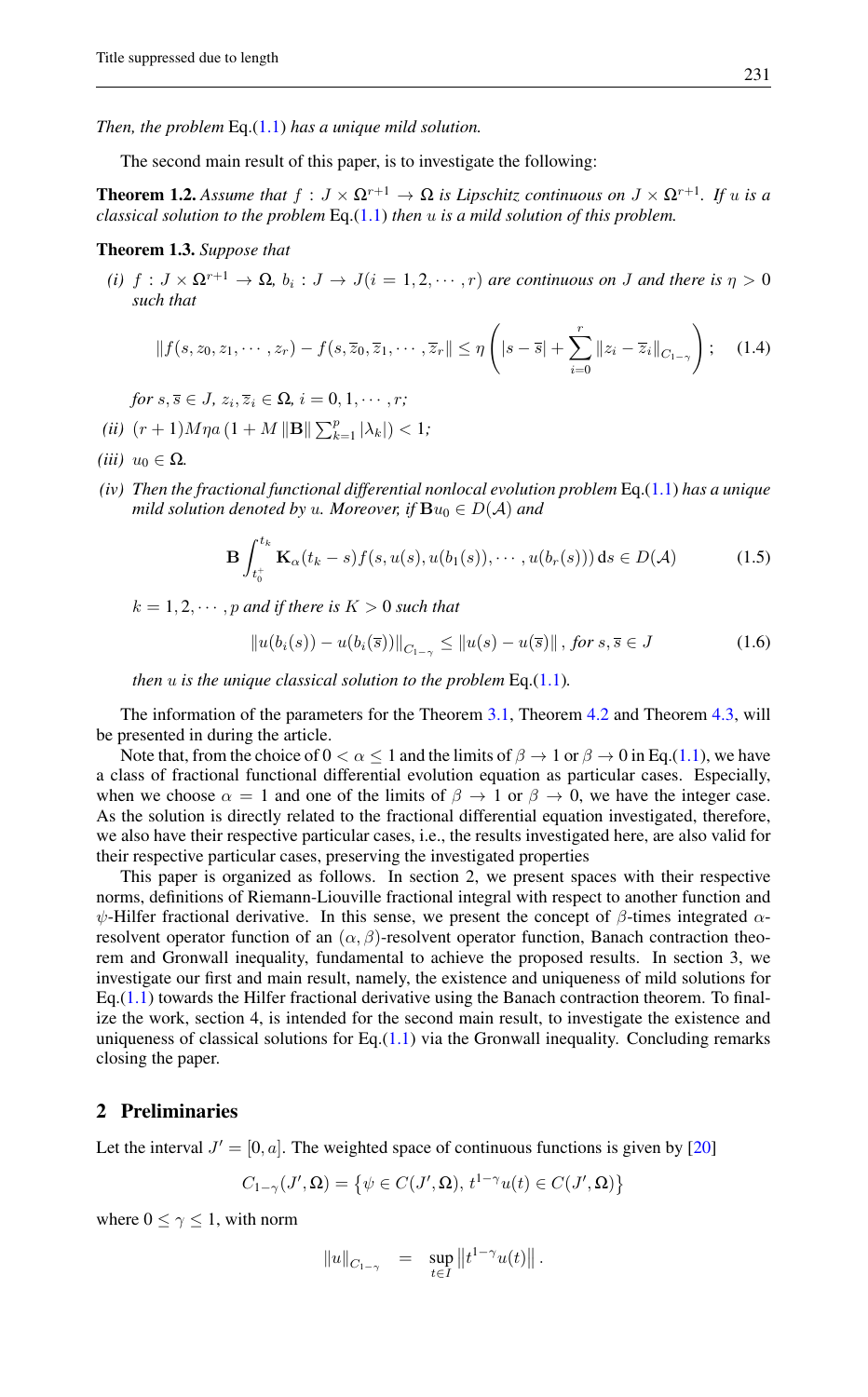Note that Ω be a Banach space with norm  $\|\cdot\|_{C_{1-\gamma}}$  and let  $\mathcal{A}:\Omega\to\Omega$  be a closed denselydefined linear operator. For an operator A, we denote by  $D(\mathcal{A}), \rho(\mathcal{A})$  and  $\mathcal{A}^*$ , domain, resolvent set and adjoint, respectively [\[8\]](#page-12-7).

For a Banach space  $\Omega$ ,  $L(\Omega)$  denotes the set of closed linear operator from  $\Omega$  into itself. We shall need the class  $G(\tilde{M}, \beta)$  of operators A satisfying the conditions: There exists constants  $M > 0$  and  $\beta \in \mathbb{R}$  such that

(i) 
$$
\mathcal{A} \in L(\Omega), D(\mathcal{A}) = \Omega
$$
 and  $(\beta, +\infty) \subset \rho(-\mathcal{A});$ 

(ii) 
$$
\left\| (\mathcal{A} + \xi)^{-k} \right\| \le \widetilde{M} (\xi - \beta)^{-k} \text{ for each } \xi > \beta \text{ and } k = 1, 2, \cdots.
$$

Assumption A: The adjoint operator  $A^*$  is densely defined in  $\Omega^*$ , i.e.,  $D(A^*) = \Omega^*$ .

**Definition 2.1.** [\[8\]](#page-12-7) Let  $\alpha > 0$  and  $\beta \ge 0$ . A function  $\mathbb{S}_{\alpha,\beta} : \mathbb{R}_+ \to L(\Omega)$  is called a  $\beta$ -times integrated  $\alpha$ -resolvent operator function of an  $(\alpha, \beta)$ -resolvent operator function (ROF) if the following conditions are satisfied:

- (A)  $\mathbb{S}_{\alpha,\beta}(\cdot)$  is strongly continuous on  $\mathbb{R}_+$  and  $\mathbb{S}_{\alpha,\beta}(0) = g_{\beta+1}(0)I$ ;
- (B)  $\mathbb{S}_{\alpha,\beta}(s)\mathbb{S}_{\alpha,\beta}(t) = \mathbb{S}_{\alpha,\beta}(t)\mathbb{S}_{\alpha,\beta}(s)$  for all  $t, s \geq 0$ ;
- (C) the function equation  $\mathbb{S}_{\alpha,\beta}(s)I_t^{\alpha}\mathbb{S}_{\alpha,\beta}(t) I_s^{\alpha}\mathbb{S}_{\alpha,\beta}(s)\mathbb{S}_{\alpha,\beta}(t)$

$$
= g_{\beta+1}(s)I_t^{\alpha} \mathbb{S}_{\alpha,\beta}(t) - g_{\beta+1}(t)I_s^{\alpha} \mathbb{S}_{\alpha,\beta}(s)
$$
 for all  $t, s \ge 0$ .

The generator A of  $\mathcal{S}_{\alpha,\beta}$  is defined by

$$
D(\mathcal{A}) := \left\{ x \in \Omega : \lim_{t \to 0^+} \frac{\mathbb{S}_{\alpha,\beta}(t) x - g_{\beta+1}(t) x}{g_{\alpha+\beta+1}(t)} \text{ exists} \right\}
$$
(2.1)

and

$$
\mathcal{A}\,x := \lim_{t \to 0^+} \frac{\mathbb{S}_{\alpha,\beta}(t)\,x - g_{\beta+1}(t)\,x}{g_{\alpha+\beta+1}(t)}\,, \quad x \in D(\mathcal{A}),\tag{2.2}
$$

where  $g_{\alpha+\beta+1}(t) := \frac{t^{\alpha+\beta}}{\Gamma(\alpha+\beta)}$  $\frac{\sigma}{\Gamma(\alpha+\beta+1)}$   $(\alpha+\beta>0)$  for  $t>0$ .

It is known that for  $A \in G(\widetilde{M}, \beta)$  there exists exactly one  $(\alpha, \beta)$ -resolvent operator function  $\mathbb{S}_{\alpha,\beta}(t): \Omega \to \Omega$  for  $t \geq 0$  such that  $-\mathcal{A}$  is the infinitesimal operator and

$$
\|\mathbb{S}_{\alpha,\beta}(t)\| \le \widetilde{M} e^{\beta t}, \text{ for } t \ge 0.
$$

Throughout the paper we shall assume the conditions 1, 2 and Assumption A. Moreover, we shall use the notation  $0 \le t_0 < t_1 < \cdots < t_p \le t_0 + a$ ,  $a > 0$ ;  $J := [t_0, t_0 + a]$ ;

$$
M:=\sup_{t\in[0,t_0+a]}\|\mathbb S_{\alpha,\beta}(t)\|
$$

and  $X := C_{1-\gamma}(J,\Omega)$ .

Also, we shall assume that there exists the operator B with  $D(\mathbf{B}) = \Omega$  given by the formula

$$
\mathbf{B}:=\left(\mathrm{I}+\sum_{k=1}^p\lambda_k I_{0^+}^{1-\gamma}\mathbb{S}_{\alpha,\beta}(t_k-t_0)\right)^-
$$

where I is the identity operator on  $\Omega$ .

Let  $(a, b)$  ( $-\infty \le a < b \le \infty$ ) be a finite interval (or infinite) of the real line R and let  $\alpha > 0$ . Also let  $\psi$  (t) be an increasing and positive monotone function on  $(a, b]$ , having a continuous derivative  $\psi'(x)$  (we denote first derivative as  $\frac{d}{dt}\psi(t) = \psi'(t)$ ) on  $(a, b)$ . The left-sided fractional integral of a function f with respect to another function  $\psi$  on [a, b] is defined by [\[19\]](#page-13-11)

$$
I_{a+}^{\alpha;\psi}f(t) = \frac{1}{\Gamma(\alpha)} \int_{a}^{t} \psi'(s) \left(\psi(t) - \psi(s)\right)^{\alpha-1} f(s) ds.
$$
 (2.3)

!<sup>−</sup><sup>1</sup>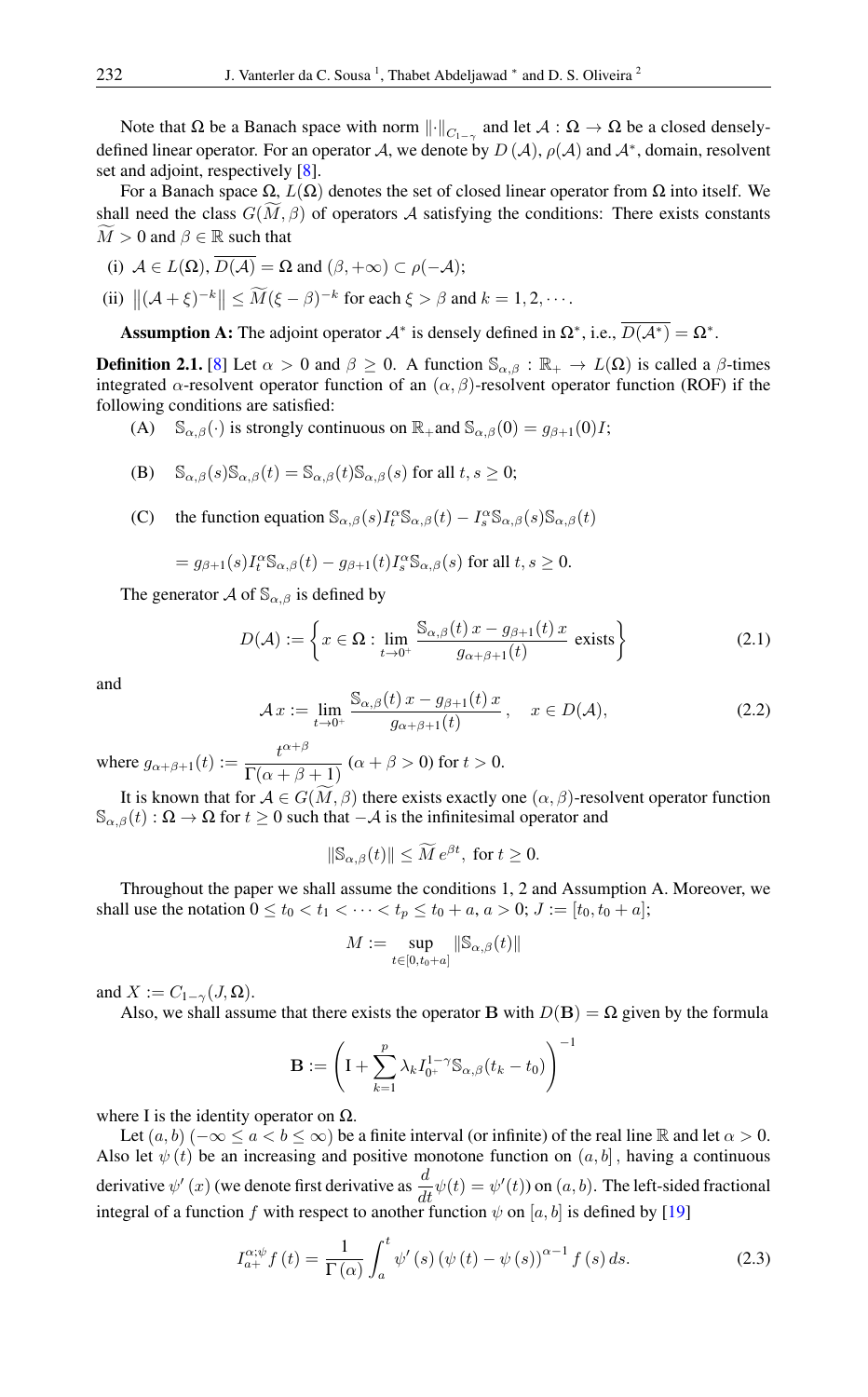On the other hand, let  $n - 1 < \alpha < n$  with  $n \in \mathbb{N}$ , let  $I' = [a, b]$  be an interval such that  $-\infty \le a < b \le \infty$  and let  $f, \psi \in C^n[a, b]$  be two functions such that  $\psi$  is increasing and  $\psi'(t) \neq 0$ , for all  $t \in I'$ . The left-sided  $\psi$ -Hilfer fractional derivative  ${}^H\mathbb{D}_{a+}^{\alpha,\beta;\psi}(\cdot)$  of a function f of order  $\alpha$  and type  $0 \le \beta \le 1$ , is defined by [\[19\]](#page-13-11)

<span id="page-4-0"></span>
$$
{}^{H}\mathbb{D}_{a+}^{\alpha,\beta;\psi}f(t) = I_{a+}^{\beta(n-\alpha);\psi} \left(\frac{1}{\psi'(t)}\frac{d}{dt}\right)^{n} I_{a+}^{(1-\beta)(n-\alpha);\psi}f(t),\tag{2.4}
$$

where  $I_{a+}^{\varepsilon;\psi}(\cdot)$  is  $\psi$ -Riemann-Liouville fractional integral with  $\varepsilon = \beta(n-\alpha)$  or  $\varepsilon = (1-\beta)(n-\alpha)$ . Choosing  $\psi(t) = t$  in Eq.[\(2.4\)](#page-4-0), we have the Hilfer fractional derivative given by

$$
{}^{H}\mathbb{D}_{a+}^{\alpha,\beta}f(t) = I_{a+}^{\beta(n-\alpha)}\left(\frac{d}{dt}\right)^{n}I_{a+}^{(1-\beta)(n-\alpha)}f(t),
$$

where  $I_{a+}^{\varepsilon}(\cdot)$  is Riemann-Liouville fractional integral with  $\varepsilon = \beta(n-\alpha)$  or  $\varepsilon = (1-\beta)(n-\alpha)$ . To study our problem Eq. $(1.1)$ , first we shall need the following linear problem,

<span id="page-4-2"></span>
$$
\begin{cases}\nH \mathbb{D}_{t_0^+}^{\alpha,\beta} u(t) + \mathcal{A}u(t) &= y(t), \ t \in J/\{t_0^+\} \\
I_{t_0^+}^{1-\gamma} u(t_0^+) &= u_0\n\end{cases} \tag{2.5}
$$

and the following definition.

We will introduce two fundamental results for the investigation of the main results of this paper, namely the Banach contraction theorem and the Gronwall Inequality.

<span id="page-4-3"></span>Theorem 2.2. [\[20\]](#page-13-10) (BANACH CONTRACTION PRINCIPLE). *Let*(X, d) *be a generalized complete metric space. Assume that*  $\Omega: X \to X$  *is a strictly contractive operator with the Lipschitz constant*  $L < 1$ *. If there exists a nonnegative integer* k such that  $d\left(\Omega^{k+1}, \Omega^k\right) < \infty$  for some  $x \in X$ *, then the following are true:* 

- (i) The sequence  $\left\{ \Omega^k x \right\}$  converges to a point  $x^*$  of  $\Omega$ ;
- (*ii*)  $x^*$  *is the unique fixed point of*  $\Omega$  *in*  $\Omega^* = \big\{y \in X/d\left(\Omega^k x, y\right) < \infty\big\}$ ;

(iii) If 
$$
y \in X^*
$$
, then  $d(y, x^*) \leq \frac{1}{1-L}d(\Omega y, y)$ .

<span id="page-4-1"></span>Theorem 2.3. [\[21\]](#page-13-12) (GRONWALL THEOREM). *Let* u, v *be two integrable functions and* y *a continuous function, it domain*  $[a,b]$ *. Let*  $\psi \in C^1(\Omega,\mathbb{R})$  *an increasing function such that*  $\psi'(t) \neq 0$ *,* ∀t ∈ Ω*. Assume that:*

- *(i)* u *and* v *are nonnegative;*
- *(ii)* y *is nonnegative and nondecreasing.*

*If*

$$
u(t) \le v(t) + y(t) \int_a^b \mathbf{Q}_{\psi}^{\mu}(t,s) u(s) ds,
$$

*then*

$$
u(t) \le v(t) + \int_a^b \sum_{k=1}^\infty \frac{[y(t)\xi(\mu)]^k}{\Gamma(\mu k)} \mathbf{Q}^{k\mu}_{\psi}(t,s) v(s) ds,
$$

 $\forall t \in \Omega \text{ and } \mathbf{Q}_{\psi}^{k\mu}(t,s) := \psi'(s) (\psi(t) - \psi(s))^{k\mu-1}.$ 

<span id="page-4-4"></span>Lemma 2.4. [\[21\]](#page-13-12) (GRONWALL LEMMA) *Under the hypotheses of* Theorem [2.3](#page-4-1)*, let* v *be a nondecreasing function on* Ω*. Then, we have*

$$
u(t) \le v(t) \mathbb{E}_{\mu} \left( y(t) \Gamma(\mu) [(\psi(t) - \psi(a))^{\mu}] \right)
$$

 $t\in\Omega$ , where  $\mathbb{E}_\mu(\cdot)$  is the Mittag-Leffler function with one parameter given by  $\mathbb{E}_\mu(t)=\sum_{k=0}^\infty\frac{t^k}{\Gamma(\mu k)}$  $\Gamma(\mu k+1)$ *[\[17,](#page-13-13) [18\]](#page-13-14).*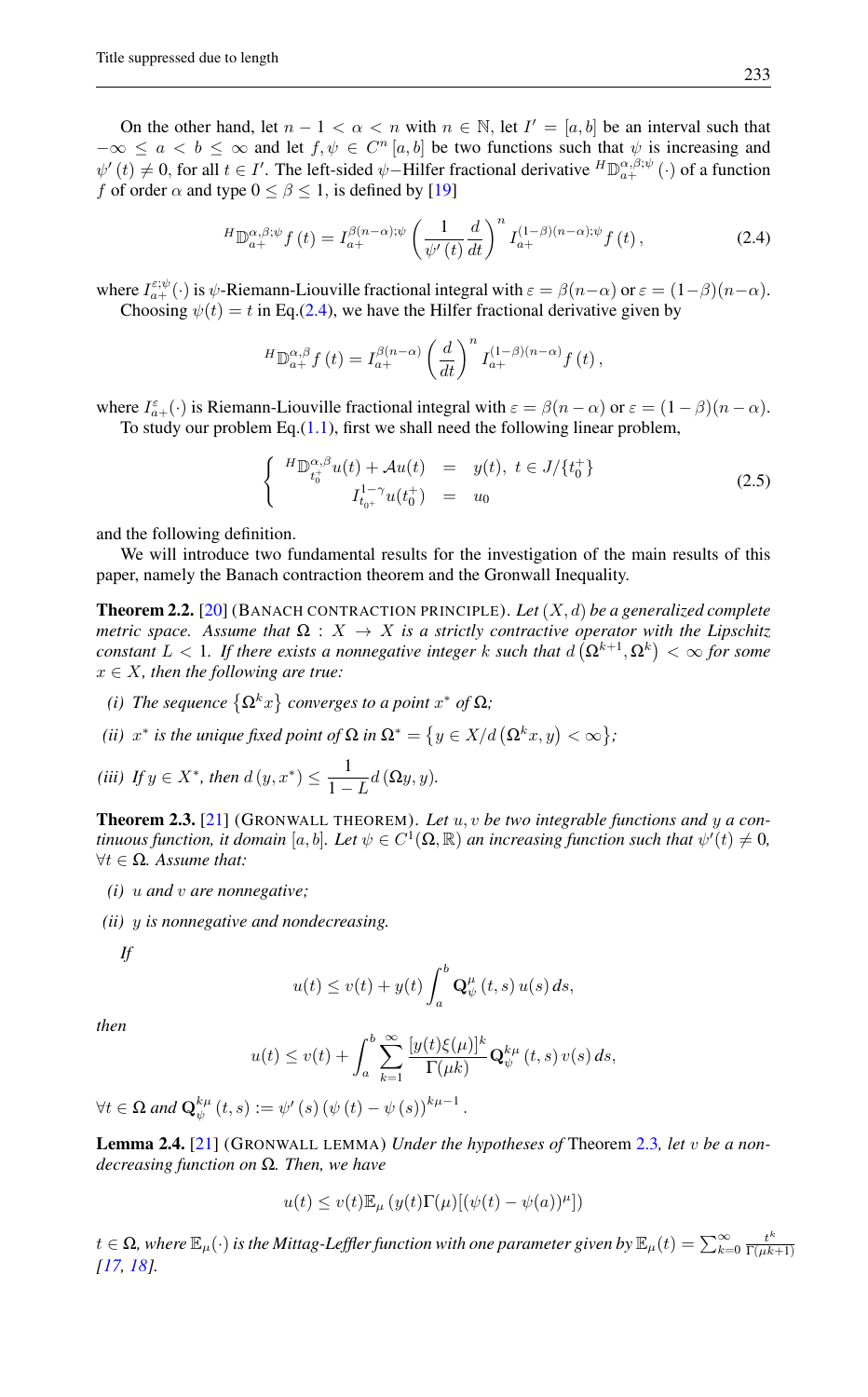**Definition 2.5.** A function  $u : J \to \Omega$  is said to be a classical solution to the problem Eq.[\(1.1\)](#page-1-0)

- (i) u is continuous on J and continuously differentiable on  $J/\lbrace t_0^+ \rbrace$ ;
- (ii)  ${}^H\mathbb{D}_{t^+}^{\alpha,\beta}$  $t_0^{\alpha,\beta}u(t) + \mathcal{A}u(t) = y(t), \text{ for } t \in J/\{t_0^+\};$
- (iii)  $I_{t_{0+}}^{1-\gamma}u(t_0^+) = u_0.$

To study problem Eq. $(1.1)$ , we shall need the following theorem.

<span id="page-5-3"></span>**Theorem 2.6.** Let  $y : J \to \Omega$  be Lipschitz continuous on J and  $u_0 \in D(\mathcal{A})$ . Then, the Cauchy *problem* Eq.[\(2.5\)](#page-4-2) *has exactly one classical solution, denoted by* u*, given by the formula*

$$
u(t) = \mathbb{S}_{\alpha,\beta}(t-t_0)u_0 + \int_{t_0^+}^t \mathbf{K}_{\alpha}(t-s)y(s) ds, \quad t \in J.
$$

On the other hand, a function  $u \in \Lambda(\Lambda)$  is a Banach space) satisfying the integral equation

<span id="page-5-0"></span>
$$
u(t) = \mathbb{S}_{\alpha,\beta}(t-t_0) \mathbf{B} u_0 + \int_{t_0^+}^t \mathbf{K}_{\alpha}(t-s) f(s, u(s), u(b_1(s)), \cdots, u(b_r(s))) ds \qquad (2.6)
$$

$$
- \mathbb{S}_{\alpha,\beta}(t-t_0) \mathbf{B} \sum_{k=1}^p \lambda_k I_{t_0^+}^{1-\gamma} \int_{t_0^+}^{t_k} \mathbf{K}_{\alpha}(t_k-s) f(s, u(s), u(b_1(s)), \cdots, u(b_r(s))) ds
$$

is said to be a mild solution of the fractional functional differential nonlocal evolution Cauchy problem Eq.[\(1.1\)](#page-1-0) satisfying the condition Eq.[\(1.2\)](#page-1-1), where  $\mathbf{K}_{\alpha}(t) = t^{\alpha-1}G_{\alpha}(t)$ ,  $G_{\alpha}(t) =$  $\int_0^\infty$  $J_0$ <br>details see [\[22\]](#page-13-2) and references therein.  $\alpha\theta M_{\alpha}(\theta) \mathcal{A}(t^{\alpha}\theta) d\theta$ ,  $\mathbb{S}_{\alpha,\beta}(t) = I_{\theta}^{\beta(1-\alpha)}\mathbf{K}_{\alpha}(t)$ ,  $0 < \alpha \le 1$  and  $0 \le \beta \le 1$ . For more

<span id="page-5-4"></span><span id="page-5-1"></span>**Remark 2.7.** A mild solution of the nonlocal fractional Cauchy problem Eq.[\(1.1\)](#page-1-0) satisfying the condition Eq. $(1.2)$ . Indeed, observe that by Eq. $(2.6)$ 

$$
u(t_0) = \mathbb{S}_{\alpha,\beta}(0)\mathbf{B}u_0 - \mathbb{S}_{\alpha,\beta}(0)\mathbf{B}\sum_{k=1}^p \lambda_k I_{0^+}^{1-\gamma} \int_{t_0}^{t_k} \mathbf{K}_{\alpha}(t_k-s) f(s, u(s), u(b_1(s)), \cdots, u(b_r(s)))ds
$$
\n(2.7)

and

<span id="page-5-2"></span>
$$
u(t_i) = \mathbb{S}_{\alpha,\beta}(t_i - t_0) \mathbf{B} u_0 + \int_{t_0^+}^{t_i} K_{\alpha}(t_i - s) f(s, u(s), u(b_1(s)), \cdots, u(b_r(s))) ds
$$
  

$$
-\mathbb{S}_{\alpha,\beta}(t_i - t_0) \mathbf{B} \sum_{k=1}^p \lambda_k I_{t_0^+}^{1-\gamma} \int_{t_0^+}^{t_k} \mathbf{K}_{\alpha}(t_k - s) f(s, u(s), u(b_1(s)), \cdots, u(b_r(s))) ds.
$$

From Eq. $(2.7)$  and Eq. $(2.8)$  and the definition of operator B we obtain the formula

$$
I_{t_0^+}^{1-\gamma}u(t_0) + \sum_{i=1}^p \lambda_i I_{t_0^+}^{1-\gamma}u(t_i)
$$
  
\n
$$
= \left(I_{t_0^+}^{1-\gamma} \mathbb{S}_{\alpha,\beta}(0) + \sum_{i=1}^p \lambda_i I_{t_0^+}^{1-\gamma} \mathbb{S}_{\alpha,\beta}(t_i = t_0)\right) \mathbf{B} u_0
$$
  
\n
$$
- \left(I_{t_0^+}^{1-\gamma} \mathbb{S}_{\alpha,\beta}(0) + \sum_{i=1}^p \lambda_i I_{t_0^+}^{1-\gamma} \mathbb{S}_{\alpha,\beta}(t_i = t_0)\right) \mathbf{B} \times
$$
  
\n
$$
\times \sum_{k=1}^p \lambda_k I_{t_0^+}^{1-\gamma} \int_{t_0^+}^{t_k} \mathbf{K}_{\alpha}(t_k - s) f(s, u(s), u(b_1(s)), \cdots, u(b_r(s))) ds
$$
  
\n
$$
+ \sum_{i=1}^p \lambda_i I_{t_0^+}^{1-\gamma} \int_{t_0^+}^{t_i} \mathbf{K}_{\alpha}(t_i - s) f(s, u(s), u(b_1(s)), \cdots, u(b_r(s))) ds.
$$
  
\n
$$
= u_0.
$$
 (2.8)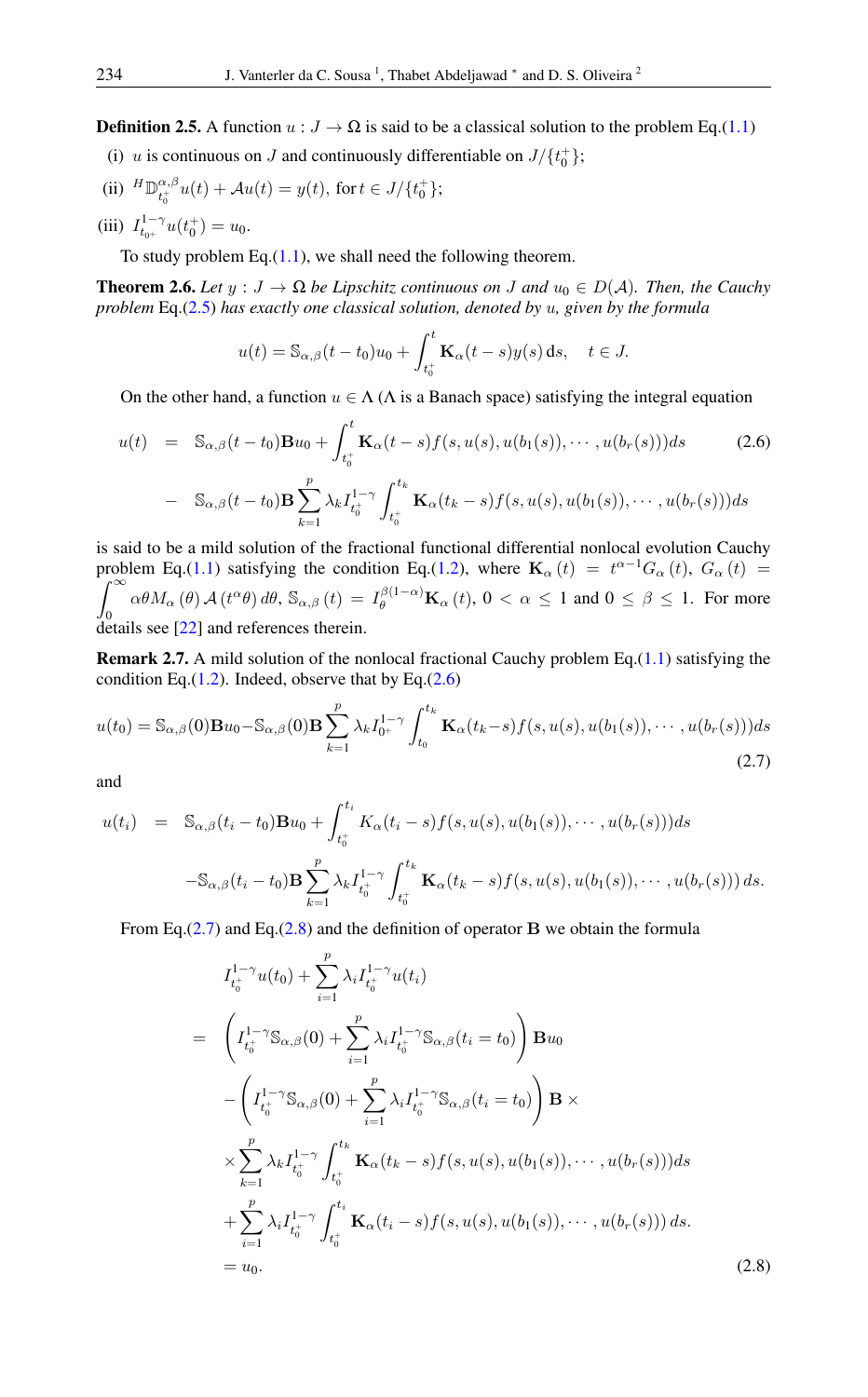Thus we have that the mild solution given by Eq.[\(1.1\)](#page-1-0) satisfies the condition given by Eq.[\(1.2\)](#page-1-1), so it is well defined.

# 3 Existence and Uniqueness of mild solution

In this section, we investigate the existence and uniqueness of mild solutions for the fractional functional differential evolution equations introduced by the Hilfer fractional derivative and using the Banach contraction principle.

## <span id="page-6-0"></span>Theorem 3.1. *If*

*(i)*  $f: J \times \Omega^{r+1} \to \Omega$  *is continuous with respect to the first variable on J,*  $b_i: J \to J$   $(i =$  $1, 2, \dots, r$  *are continuous on J and there is*  $L > 0$  *such that* 

$$
||f(s,z_0,z_1,\dots,z_r)-f(s,\overline{z}_0,\overline{z}_1,\dots,\overline{z}_r)|| \leq L\sum_{i=0}^r ||z_i-\overline{z}_i||_{C_{1-\gamma}}
$$
(3.1)

 $for s \in J$ ,  $z_i$ ,  $\overline{z}_i \in \Omega$ ,  $i = 0, 1, \cdots, r$ ;

- *(ii)*  $(r+1)MLa(1+M||\mathbf{B}||\sum_{k=1}^{p} |\lambda_k|) < 1;$
- *(iii)*  $u_0 \in \Omega$ *;*
- $(iv)$   $\kappa = \max_{t \in J} ||f(s, 0, ..., 0)||;$

(v) 
$$
M(||\mathbf{B}|| ||u_0|| + aLrR + a\kappa) + M^2 ||\mathbf{B}|| \sum_{k=1}^p \lambda_k a (LrR + \kappa) \le R \text{ with } R > 0.
$$

*Then, the problem* Eq.[\(1.1\)](#page-1-0) *has a unique mild solution.*

*Proof.* Let  $B_R = \{ w : ||w||_{C_{1-\gamma}} \le R \} \subset \Lambda$  where  $\Lambda$  is a Banach space and consider the following operator

<span id="page-6-1"></span>
$$
(F\omega)(t) : = \mathbb{S}_{\alpha,\beta}(t-t_0)\mathbf{B}u_0 - \mathbb{S}_{\alpha,\beta}(t-t_0)\mathbf{B} \times
$$
  
 
$$
\times \sum_{k=1}^p \lambda_k I_{t_0^+}^{1-\gamma} \int_{t_0^+}^{t_k} \mathbf{K}_{\alpha}(t_k-s) f(s, \omega(s), \omega(b_1(s)), \cdots, \omega(b_r(s))) ds
$$
  
+ 
$$
\int_{t_0^+}^t \mathbf{K}_{\alpha}(t-s) f(s, \omega(s), \omega(b_1(s)), \cdots, \omega(b_r(s))) ds
$$
(3.2)

with  $t \in J$  and  $\omega \in \Lambda$ .

Let's prove that  $FB_R \subset B_R$ . To this end, from Eq.[\(3.2\)](#page-6-1) and our hypotheses, we obtain

$$
\| (Fw) (t) \|
$$
  
\n
$$
\leq \| \mathbb{S}_{\alpha,\beta} (t - t_0) \| \| \mathbf{B} \| \| u_0 \|
$$
  
\n
$$
+ \| \mathbb{S}_{\alpha,\beta} (t - t_0) \| \| \mathbf{B} \| \sum_{k=1}^p \lambda_k \| I_{t_{0+}}^{1-\gamma} \| \int_{t_{0+}}^{t_k} \| \mathbf{K}_{\alpha} (t_k - s) \| \times
$$
  
\n
$$
\| f (s, w (s), w (b_1 (s)), ..., w (b_r (s))) \| ds
$$
  
\n
$$
+ \int_{t_{0+}}^t \| \mathbf{K}_{\alpha} (t - s) \| \| f (s, w (s), w (b_1 (s)), ..., w (b_r (s))) \| ds
$$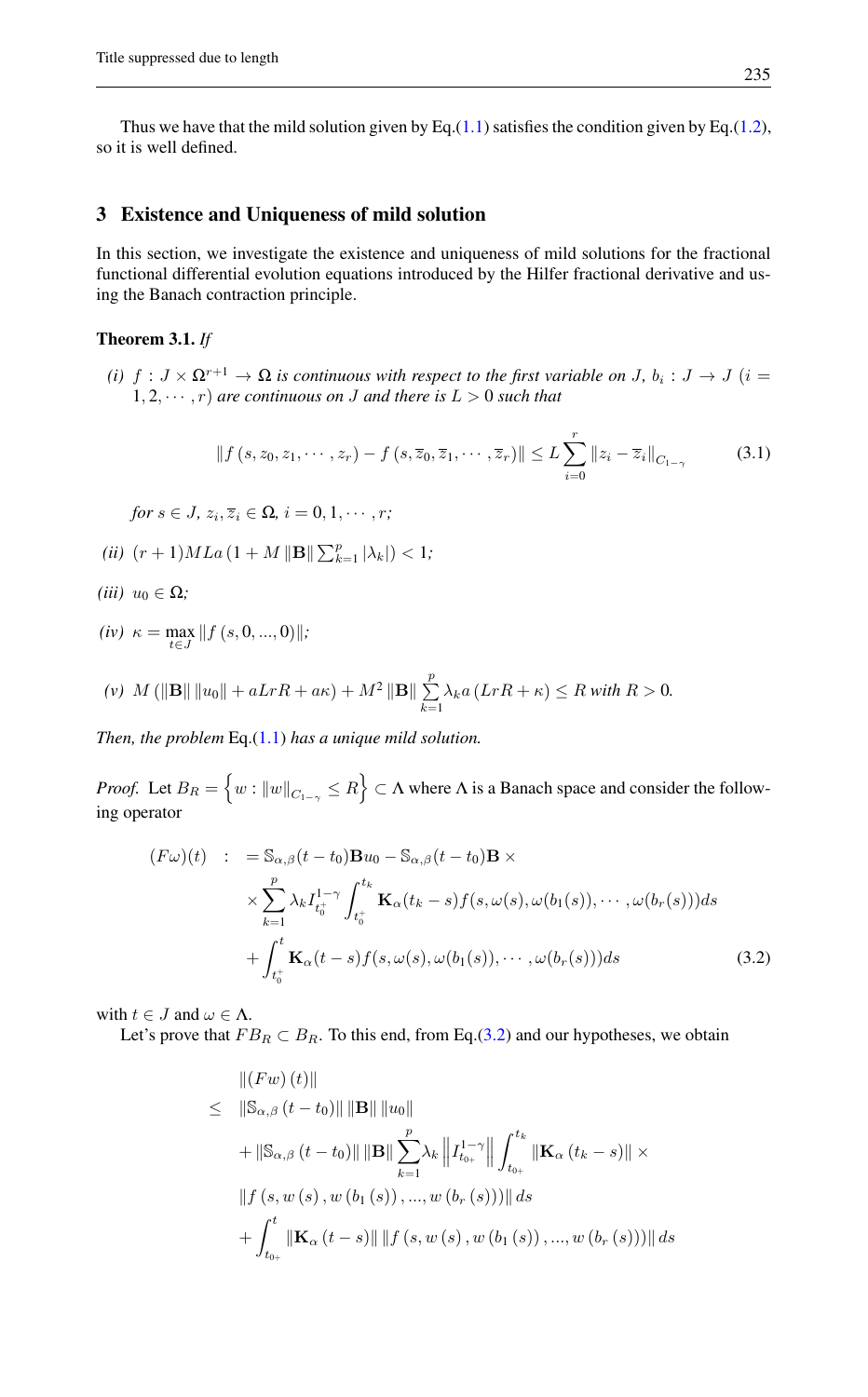<span id="page-7-0"></span>
$$
\leq \|\mathbf{S}_{\alpha,\beta}(t-t_0)\| \|\mathbf{B}\| \|u_0\| \n+ \|\mathbf{S}_{\alpha,\beta}(t-t_0)\| \|\mathbf{B}\| \sum_{k=1}^p \lambda_k \|I_{t_{0+}}^{1-\gamma}\| \int_{t_{0+}}^{t_k} \|\mathbf{K}_{\alpha}(t_k-s)\| \times \n(\|f(s, w(s), w(b_1(s)), ..., w(b_r(s))) - f(s, 0, ..., 0)\| + \|f(s, 0, ..., 0)\|) ds \n+ \int_{t_{0+}}^t \|\mathbf{K}_{\alpha}(t-s)\| \left( \|f(s, w(s), w(b_1(s)), ..., w(b_r(s))) - f(s, 0, ..., 0)\| + \|f(s, 0, ..., 0)\| + \|f(s, 0, ..., 0)\| \right) ds \n\leq M \|\mathbf{B}\| \|u_0\| + M^2 \|\mathbf{B}\| \sum_{k=1}^p \lambda_k a \left( Lr \|w\|_{C_{1-\gamma}} + \kappa \right) + Ma \left( Lr \|w\|_{C_{1-\gamma}} + \kappa \right) \n\leq M (\|\mathbf{B}\| \|u_0\| + aLrR + a\kappa) + M^2 \|\mathbf{B}\| \sum_{k=1}^p \lambda_k a (LrR + \kappa) \n\leq R
$$
\n(3.3)

for  $w \in B_R$  and  $t \in J$ . Hence  $||Fw||_{C_{1-\gamma}} \leq R$ . Therefore, the Eq.[\(3.3\)](#page-7-0) shows that the operator  $F$  maps  $B_R$  into itself.

Now, we go prove that in fact  $F$  is a contraction, and so use Banach contraction theorem. So, we have

$$
\begin{split}\n&\| (F\omega)(t) - (F\widetilde{\omega})(t) \| \\
&= -\mathbb{S}_{\alpha,\beta}(t-t_0) \mathbf{B} \sum_{k=1}^{p} \lambda_k I_{t_0}^{1-\gamma} \int_{t_0}^{t_k} \left[ f(s, \omega(s), \omega(b_1(s)), \cdots, \omega(b_r(s))) \\ -f(s, \widetilde{\omega}(s), \widetilde{\omega}(b_1(s)), \cdots, \widetilde{\omega}(b_r(s))) \right] ds \\
&+ \int_{t_0}^{t} \mathbf{K}_{\alpha}(t-s) \left[ f(s, \omega(s), \omega(b_1(s)), \cdots, \omega(b_r(s))) \\ -f(s, \widetilde{\omega}(s), \widetilde{\omega}(b_1(s)), \cdots, \widetilde{\omega}(b_r(s))) \right] ds \\
&\leq \sum_{k=1}^{p} |\lambda_k| \|\mathbb{S}_{\alpha,\beta}(t-t_0) \| \|\mathbf{B}\| \| I_{t_0}^{1-\gamma} \| \times \\
&\times \int_{t_0^+}^{t_k} \|\mathbf{K}_{\alpha}(t_s-s) \| \| f(s, \widetilde{\omega}(s), \widetilde{\omega}(b_1(s)), \cdots, \widetilde{\omega}(b_r(s))) \| ds \\
&+ \int_{t_0}^{t} \|\mathbf{K}_{\alpha}(t-s) \| \left[ f(s, \omega(s), \omega(b_1(s)), \cdots, \omega(b_r(s))) \right] ds \\
&\leq \sum_{k=1}^{p} |\lambda_k| M \| \mathbf{B} \| \int_{t_0^+}^{t_k} M L \sum_{i=0}^r \| \omega - \widetilde{\omega} \|_{C_{1-\gamma}} ds + \int_{t_0^+}^{t} M L \sum_{i=0}^r \| \omega - \widetilde{\omega} \|_{C_{1-\gamma}} ds \\
&= M^2 L r \| \omega - \widetilde{\omega} \|_{C_{1-\gamma}} \sum_{k=1}^p |\lambda_k| \| \mathbf{B} \| (t_k - t_0) + L M r \| \omega - \widetilde{\omega} \|_{C_{1-\gamma}} (t - t_0) \\
&\leq M^2 a L r \| \omega - \widetilde{\omega} \|_{C_{1-\gamma}} \| \mathbf{B} \| \sum_{k=1}^p |\lambda_k| + L M r a \| \omega - \widetilde{\omega} \|_{C_{1-\gamma}} \\
&= L M r a \left( 1 + M \| \mathbf{B} \| \sum_{k=1}^p |\
$$

Then, we have

<span id="page-7-1"></span>
$$
||F\omega - F\widetilde{\omega}||_{C_{1-\gamma}} \leq \widetilde{q}||\omega - \widetilde{\omega}||_{C_{1-\gamma}}
$$
\n(3.4)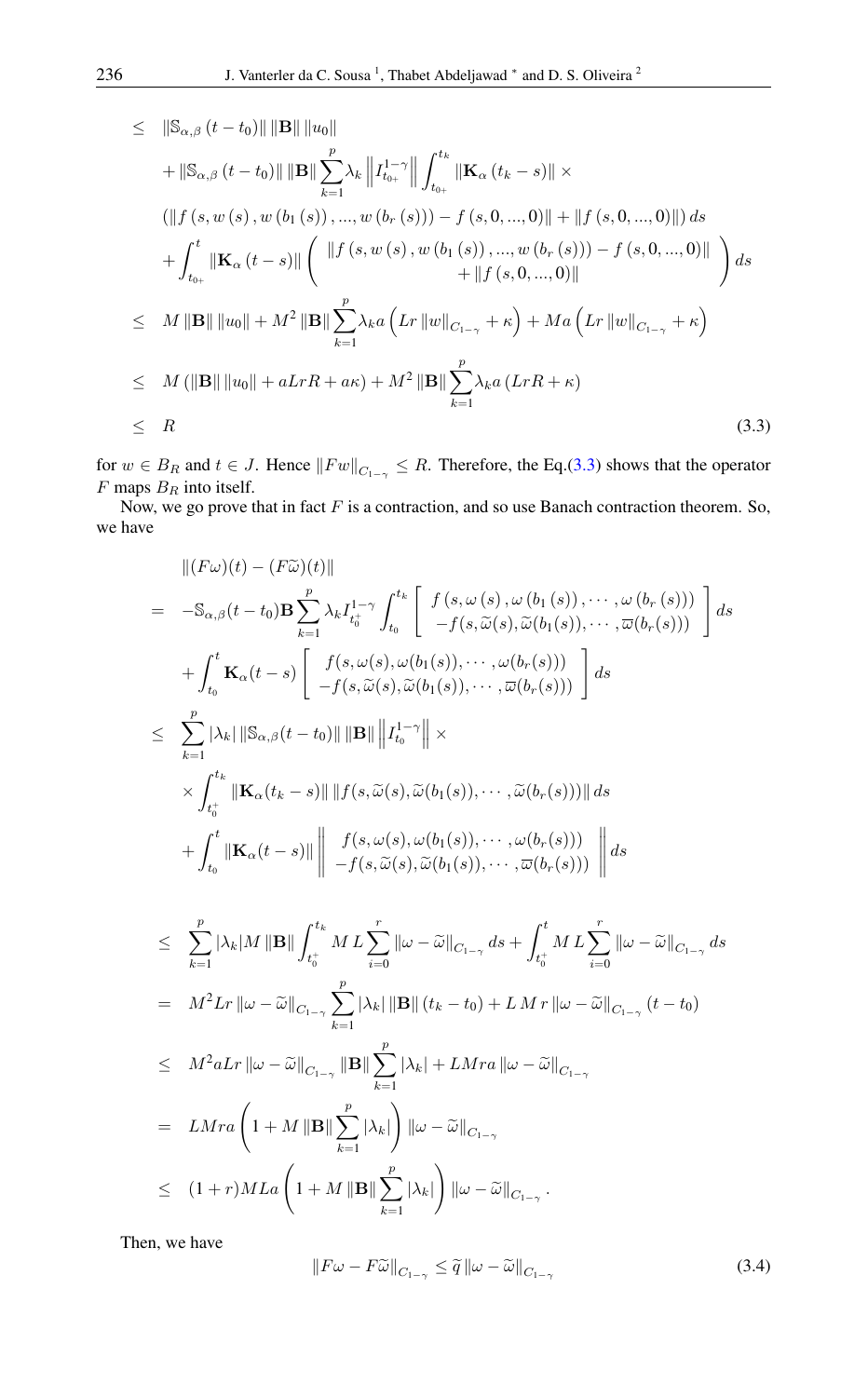where

$$
\widetilde{q} := (1+r)MLa\left(1+M\left\|\mathbf{B}\right\|_{C_{1-\gamma}}\sum_{k=1}^p|\lambda_k|\right)
$$

with  $0 < \widetilde{q} < 1$ .

Thus, we have that inequality [\(3.4\)](#page-7-1) satisfies the conditions of the Banach contraction theorem (see Theorem  $2.2$ ). Therefore, we can ensure that there is a single  $F$  operator fixed point in the space  $\Lambda$  and this point is the mild solution of the problem Eq.[\(1.1\)](#page-1-0) satisfying the condition Eq.[\(1.2\)](#page-1-1).  $\Box$ 

## 4 Existence and uniqueness of classical solutions

Before beginning to investigate the results of this section, let us present the definition of the classical solution to the problem Eq. $(1.1)$  satisfying the condition Eq. $(1.2)$ .

**Definition 4.1.** A function  $u : J \to \Omega$  is said to be a classical solution of the fractional functional differential nonlocal evolution Cauchy problem Eq.[\(1.1\)](#page-1-0) if

(i) u is continuous on J and continuously differentiable on  $J/\lbrace t_0^+ \rbrace$ ;

(ii) 
$$
{}^{H}\mathbb{D}_{t_{0}^{+}}^{\alpha,\beta}u(t) + \mathcal{A}u(t) = f(t, u(t), u(b_{1}(t)), \cdots, u(b_{r}(t))), \text{ for } t \in J/\{t_{0}^{+}\};
$$

(iii) 
$$
I_{t_{0^+}}^{1-\gamma}u(t_0) + \sum_{k=1}^p \lambda_k I_{t_{0^+}}^{1-\gamma}u(t_k) = u_0.
$$

The first result of this section, is a direct consequence of the  $u$  solution being said classical, i.e., we investigate that if u is classical from the problem Eq. $(1.1)$  satisfying the condition Eq. $(1.2)$ , so it's mild.

<span id="page-8-0"></span>**Theorem 4.2.** Assume that  $f: J \times \Omega^{r+1} \to \Omega$  is Lipschitz continuous on  $J \times \Omega^{r+1}$ . If u is a *classical solution to the problem* Eq.[\(1.1\)](#page-1-0) *then* u *is a mild solution of this problem.*

*Proof.* Let u be a classical solution of the problem Eq.[\(1.1\)](#page-1-0). Then u satisfies Eq.(1.1) and consequently,

<span id="page-8-1"></span>
$$
u(t) = S_{\alpha,\beta}(t - t_0) I_{t_{0+}}^{1-\gamma} u(t_0) + \int_{t_{0+}}^t \mathbf{K}_{\alpha}(t - s) f(s, u(s), u(b_1(s)), ..., u(b_r(s))) ds
$$
 (4.1)

with  $t \in J$ .

From Eq. $(4.1)$ , we have

$$
u(t_{k}) = \mathbb{S}_{\alpha,\beta}(t_{k} - t_{0}) I_{t_{0+}}^{1-\gamma} u(t_{0}) + \int_{t_{0+}}^{t_{k}} \mathbf{K}_{\alpha}(t_{k} - s) f(s, u(s), u(b_{1}(s)), ..., u(b_{r}(s))) ds.
$$
\n(4.2)

By condition 3 and Eq. $(4.2)$ , we obtain

<span id="page-8-2"></span>
$$
I_{t_{0+}}^{1-\gamma}u(t_0) + \sum_{k=1}^{p} \lambda_k I_{t_{0+}}^{1-\gamma} \mathbb{S}_{\alpha,\beta}(t_k - t_0) I_{t_{0+}}^{1-\gamma}u(t_0) +
$$
  
+ 
$$
\int_{t_{0+}}^{t_k} \mathbf{K}_{\alpha}(t_k - s) f(s, u(s), u(b_1(s)), ..., u(b_r(s))) ds
$$
  

$$
u_0
$$

or it can also be written as

= u<sup>0</sup>

<span id="page-8-3"></span>
$$
u_0 = \left(I + \sum_{k=1}^p \lambda_k I_{t_{0+}}^{1-\gamma} \mathbb{S}_{\alpha,\beta} (t_k - t_0) \right) I_{t_{0+}}^{1-\gamma} u(t_0)
$$
  
+ 
$$
\sum_{k=1}^p \lambda_k I_{t_{0+}}^{1-\gamma} \int_{t_{0+}}^{t_k} \mathbf{K}_{\alpha} (t_k - s) f(s, u(s), u(b_1(s)), ..., u(b_r(s))) ds. \quad (4.3)
$$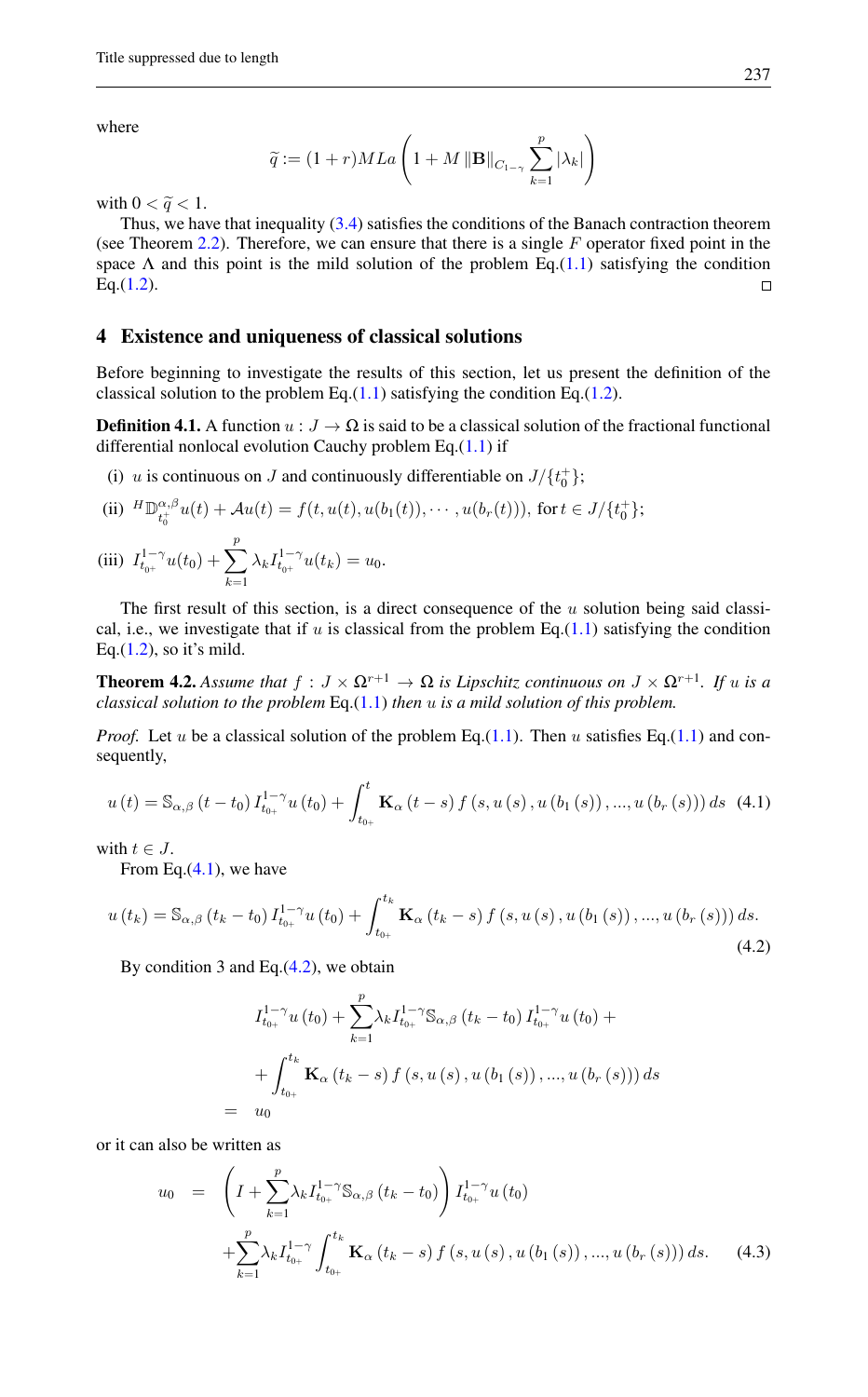<span id="page-9-1"></span>Applying the operator  $\bf{B}$  on both sides of Eq.[\(4.3\)](#page-8-3), we obtain

$$
I_{t_{0+}}^{1-\gamma}u(t_0) = \mathbf{B}u_0 - \mathbf{B}\sum_{k=1}^p \lambda_k I_{t_{0+}}^{1-\gamma} \int_{t_{0+}}^{t_k} \mathbf{K}_{\alpha}(t_k - s) f(s, u(s), u(b_1(s)), ..., u(b_r(s))) ds.
$$
\n(4.4)

Then, we have by means of Eq..[\(4.1\)](#page-8-1) and Eq.[\(4.4\)](#page-9-1) imply that u satisfies Eq.[\(2.6\)](#page-5-0), which completes the proof.  $\Box$ 

To finish the section, we will investigate the uniqueness of classical solutions of the problem Eq.[\(1.1\)](#page-1-0) satisfying the condition Eq.[\(1.2\)](#page-1-1), through the following result.

#### <span id="page-9-0"></span>Theorem 4.3. *Suppose that*

*(i)*  $f: J \times \Omega^{r+1} \to \Omega$ ,  $b_i: J \to J(i = 1, 2, \dots, r)$  *are continuous on J and there is*  $\eta > 0$ *such that*

$$
|| f(s, z_0, z_1, \cdots, z_r) - f(s, \overline{z}_0, \overline{z}_1, \cdots, \overline{z}_r || \le \eta \left( |s - \overline{s}| + \sum_{i=0}^r ||z_i - \overline{z}_i||_{C_{1-\gamma}} \right); \quad (4.5)
$$

 $for s, \overline{s} \in J$ ,  $z_i, \overline{z}_i \in \Omega$ ,  $i = 0, 1, \cdots, r$ ;

- *(ii)*  $(r+1)M\eta a (1 + M \|\mathbf{B}\| \sum_{k=1}^{p} |\lambda_k|) < 1$ ;
- *(iii)*  $u_0 \in \Omega$ .
- *(iv) Then the fractional functional differential nonlocal evolution problem* Eq.[\(1.1\)](#page-1-0) *has a unique mild solution denoted by u. Moreover, if*  $\mathbf{B}u_0 \in D(\mathcal{A})$  *and*

$$
\mathbf{B} \int_{t_0^+}^{t_k} \mathbf{K}_{\alpha}(t_k - s) f(s, u(s), u(b_1(s)), \cdots, u(b_r(s))) \, ds \in D(\mathcal{A}) \tag{4.6}
$$

 $k = 1, 2, \dots, p$  *and if there is*  $K > 0$  *such that* 

<span id="page-9-2"></span>
$$
||u(b_i(s)) - u(b_i(\overline{s}))||_{C_{1-\gamma}} \le ||u(s) - u(\overline{s})|| \text{, for } s, \overline{s} \in J
$$
\n(4.7)

*then* u *is the unique classical solution to the problem* Eq.[\(1.1\)](#page-1-0)*.*

*Proof.* Note that, Eq.[\(1.1\)](#page-1-0) satisfying Eq.[\(1.2\)](#page-1-1), admits a unique solution, since the conditions of Theorem [3.1](#page-6-0) are satisfied. On the other hand, it remains to be proved that  $u$  is indeed a unique classical solution for Eq.[\(1.1\)](#page-1-0). Consider

<span id="page-9-3"></span>
$$
N := \max_{s \in J} ||f(s, u(s), u(b_1(s)), \cdots, u(b_r(s)))||
$$
\n(4.8)

and note that

<span id="page-9-4"></span>
$$
u(t+h) - u(t)
$$
  
\n
$$
= (\mathbb{S}_{\alpha,\beta}(t+h-t_0) - \mathbb{S}(t-t_0)) \mathbf{B} u_0 - (\mathbb{S}_{\alpha,\beta}(t+h-t_0) - \mathbb{S}(t-t_0)) \mathbf{B} \times
$$
  
\n
$$
\times \sum_{k=1}^{p} \lambda_k I_{t_0+}^{1-\gamma} \int_{t_0+}^{t_k} \mathbf{K}_{\alpha}(t_k-s) f(s, u(s), u(b_1(s)), \cdots, u(b_r(s))) ds
$$
  
\n
$$
+ \int_{t_0+}^{t_0+h} \mathbf{K}_{\alpha}(t+h-s) f(s, u(s), u(b_1(s)), \cdots, u(b_r(s))) ds
$$
  
\n
$$
+ \int_{t_0+}^{t} \mathbf{K}_{\alpha}(t-s) \left[ f(s, u(s+h), u(b_1(s+h)), \cdots, u(b_r(s+h))) - f(s, u(s), u(b_1(s)), \cdots, u(b_r(s))) \right] ds
$$
(4.9)

for  $t \in [t_0, t_0 + a], h > 0$  and  $t + h \in (t_0, t_0 + a).$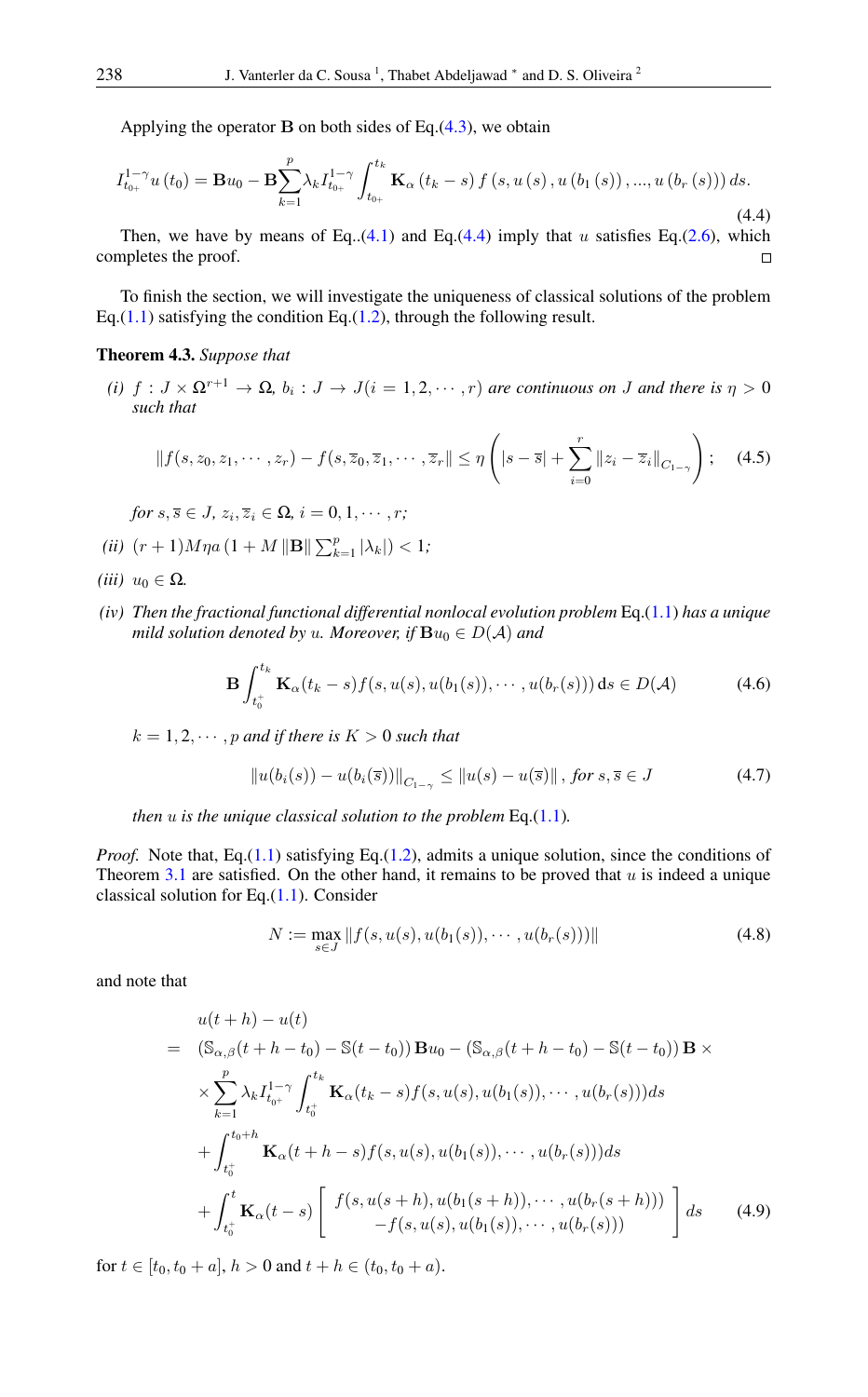Consequently by Eq. $(4.7)$ , Eq. $(4.8)$ , Eq. $(4.9)$  and a condition 4, we obtain

<span id="page-10-0"></span>
$$
\|u(t+h) - u(t)\|
$$
\n
$$
\leq \sum_{k=1}^{n} \lambda_k I_{i_0}^{1-\tau} \int_{t_0}^{t_k} K_{\alpha}(t_k - s) f(s, u(s), u(b_1(s)), \dots, u(b_r(s))) ds
$$
\n
$$
\leq \sum_{k=1}^{n} \lambda_k I_{i_0}^{1-\tau} \int_{t_0}^{t_k} K_{\alpha}(t_k - s) f(s, u(s), u(b_1(s)), \dots, u(b_r(s))) ds
$$
\n
$$
+ \int_{t_0}^{t_0 + h} K_{\alpha}(t - s) [f(s, u(s+h), u(b_1(s)), \dots, u(b_r(s))) ds
$$
\n
$$
+ \int_{t_0}^{t} K_{\alpha}(t - s) [f(s, u(s+h), u(b_1(s+h)), \dots, u(b_r(s))) ds]
$$
\n
$$
\leq (||S_{\alpha, \beta}(t + h - t_0)|| + ||S_{\alpha, \beta}(t - t_0)||) ||B u_0|| + (||S_{\alpha, \beta}(t + h - t_0)|| + ||S_{\alpha, \beta}(t - t_0)||) \times
$$
\n
$$
\times ||B|| \sum_{k=1}^{p} \lambda_k ||I_{t_0}^{1-\tau}|| \int_{t_0}^{t_k} ||K_{\alpha}(t_k - s)|| ||f(s, u(s), u(b_1(s)), \dots, u(b_r(s)))|| ds
$$
\n
$$
+ \int_{t_0}^{t_0 + h} ||K_{\alpha}(t - s)|| ||f(s, u(s), u(b_1(s)), \dots, u(b_r(s)))|| ds
$$
\n
$$
+ \int_{t_0}^{t} ||K_{\alpha}(t - s)|| \int_{-f(s, u(s), u(b_1(s)), \dots, u(b_r(s)))} ds
$$
\n
$$
+ \int_{t_0}^{t} ||K_{\alpha}(t - s)|| \int_{-f(s, u(s), u(b_1(s)), \dots, u(b_r(s)))} ds
$$
\n
$$
\leq 2Mh ||Bu_0|| + 2Mh ||B|| \sum_{k=1}^{p} \lambda_k \int_{t_0}^{t_k} ||K_{\alpha}(t_k - s) f(s, u(s), u(b_1(s)), \dots, u(b_r(s)))||_{C_{1-\tau}} ds
$$
\n
$$
+ MNh + M\eta \int_{t_0}^{t} ||u(s + h) - u(s)|| ds
$$
\

for  $t \in [t_0, t_0 + a)$ ,  $h > 0$  and  $t + h \in (t_0, t_0 + a)$ , where

$$
\widetilde{\delta} := 2M \|\mathbf{B} u_0\| + M^2 N 2 \|\mathbf{B}\| \sum_{k=1}^p \lambda_k \int_{t_0^+}^{t_k} \|\mathbf{K}_\alpha(t_k - s) f(s, u(s), u(b_1(s)), \cdots, u(b_r(s)))\| ds.
$$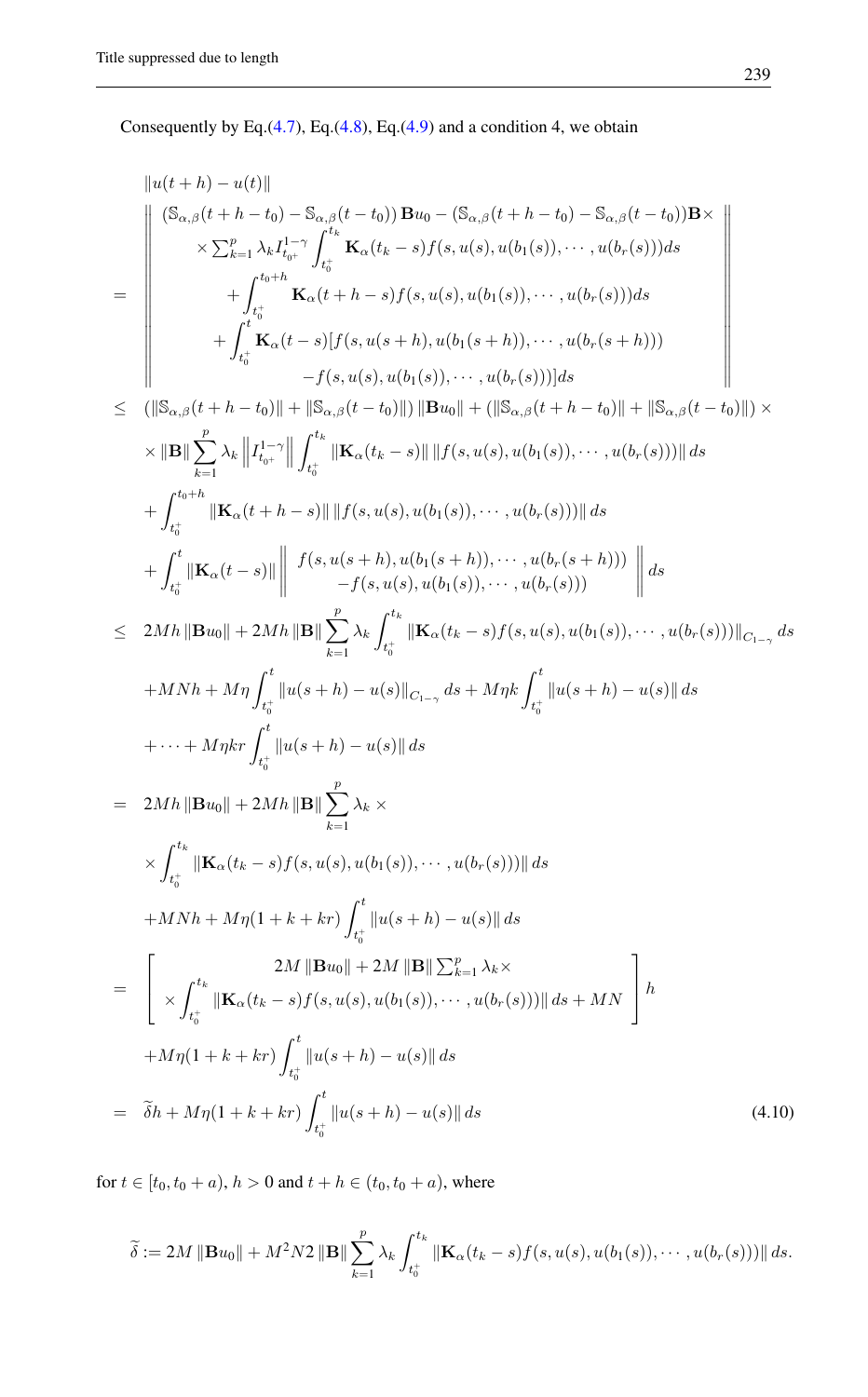Note that, for  $0 < \alpha < 1$ ,  $t \in [t_0, t_0 + a)$ , Eq.[\(4.10\)](#page-10-0) can rewritten in the following form

<span id="page-11-0"></span>
$$
\|u(t+h) - u(t)\| \leq \tilde{\delta}h + M\eta(1+k+rk) \int_{t_0^+}^t \|u(s+h) - u(s)\| ds \qquad (4.11)
$$
  

$$
\leq \tilde{\delta}h + M\eta(1+rk)t^{1-\alpha} \int_{t_0^+}^t (t-s)^{\alpha-1} \|u(s+h) - u(s)\| ds
$$
  

$$
\leq \tilde{\delta}h + M\eta(1+rk)p \int_{t_0^+}^t (t-s)^{\alpha-1} \|u(s+h) - u(s)\| ds.
$$

By means of inequality [\(4.11\)](#page-11-0) and of Gronwall inequality (see Lemma [2.4](#page-4-4) ) we get

$$
\|u(t+h) - u(t)\|_{C_{1-\gamma}} \leq \tilde{\delta}h \mathbb{E}_{\alpha} \left[M\eta(1+rk)\Gamma(\alpha)(t-s)^{\alpha}\right]
$$
  

$$
\leq \tilde{\delta}h \mathbb{E}_{\alpha} \left[M\eta(1+rk)\Gamma(\alpha)a^{\alpha}\right]
$$
(4.12)

for  $t \in [t_0, t_0 + a)$ ,  $h > 0$ ,  $t + h \in (t_0, t_0 + a)$  and  $\mathbb{E}_{\alpha}(\cdot)$  is the classical Mittag-Leffler function of a parameter.

Note that the continuity of u and of f on J and  $J \times \Omega^{k+1}$ , respectively, implies that  $t \to$  $f(t, u(t), u(b_1(t)), \cdots, u(b_r(t)))$  is Lipschitz continuous in the interval J. In this sense, we have to from this fact and the conditions of Theorem [3.1](#page-6-0) imply that, by Theorem [2.6](#page-5-3) the linear fractional Cauchy problem

$$
{}^{H}\mathbb{D}_{t_{0}^{+}}^{\alpha,\beta}v(t) + \mathcal{A}v(t) = f(t, u(t), u(b_{1}(t)), \cdots, u(b_{r}(t))), \ t \in J/\{t_{0}\} \tag{4.13}
$$

<span id="page-11-1"></span>and

<span id="page-11-2"></span>
$$
I_{t_{0^{+}}}^{1-\gamma}v(t_{0}) = u_{0} - \sum_{k=1}^{p} \lambda_{k} I_{t_{0^{+}}}^{1-\gamma}u(t_{k})
$$
\n(4.14)

has a unique solution  $v$  such that

$$
v(t) = \mathbb{S}_{\alpha,\beta}(t-t_0)I_{t_0+}^{1-\gamma}v(t_0) + \int_{t_0^+}^t \mathbf{K}_{\alpha}(t-s)f(s,u(s),u(b_1(s)),\cdots,u(b_r(s)))ds \qquad (4.15)
$$

with  $t \in J$ . Now, we shall show that

<span id="page-11-4"></span>
$$
u(t) = v(t), \ t \in J. \tag{4.16}
$$

Note that by means of Eq. $(4.14)$ , Remark [2.7](#page-5-4) and Eq. $(2.6)$ , we have

$$
I_{t_{0^{+}}}^{1-\gamma}v(t_{0}) = I_{t_{0^{+}}}^{1-\gamma}u(t_{0}) = \mathbf{B}u_{0} - \mathbf{B}\sum_{k=1}^{p} \lambda_{k} I_{t_{0^{+}}}^{1-\gamma} \times \times \int_{t_{0}^{+}}^{t_{k}} \mathbf{K}_{\alpha}(t_{k}-s) f(s, u(s), u(b_{1}(s)), \cdots, u(b_{r}(s))) ds.
$$
 (4.17)

Thus,

<span id="page-11-3"></span>
$$
\begin{split}\n&\mathbb{S}_{\alpha,\beta}(t-t_0)I_{t_{0+}}^{1-\gamma}v(t_0) \\
&= \mathbb{S}_{\alpha,\beta}(t-t_0)\mathbf{B}u_0 - \mathbb{S}_{\alpha,\beta}(t-t_0)\mathbf{B} \times \\
&\times \sum_{k=1}^p \lambda_k I_{t_{0+}}^{1-\gamma} \int_{t_0^+}^{t_k} \mathbf{K}_{\alpha}(t_k-s) f(s, u(s), u(b_1(s)), \cdots, u(b_r(s))) ds\n\end{split}
$$
\n(4.18)

 $t \in J$ .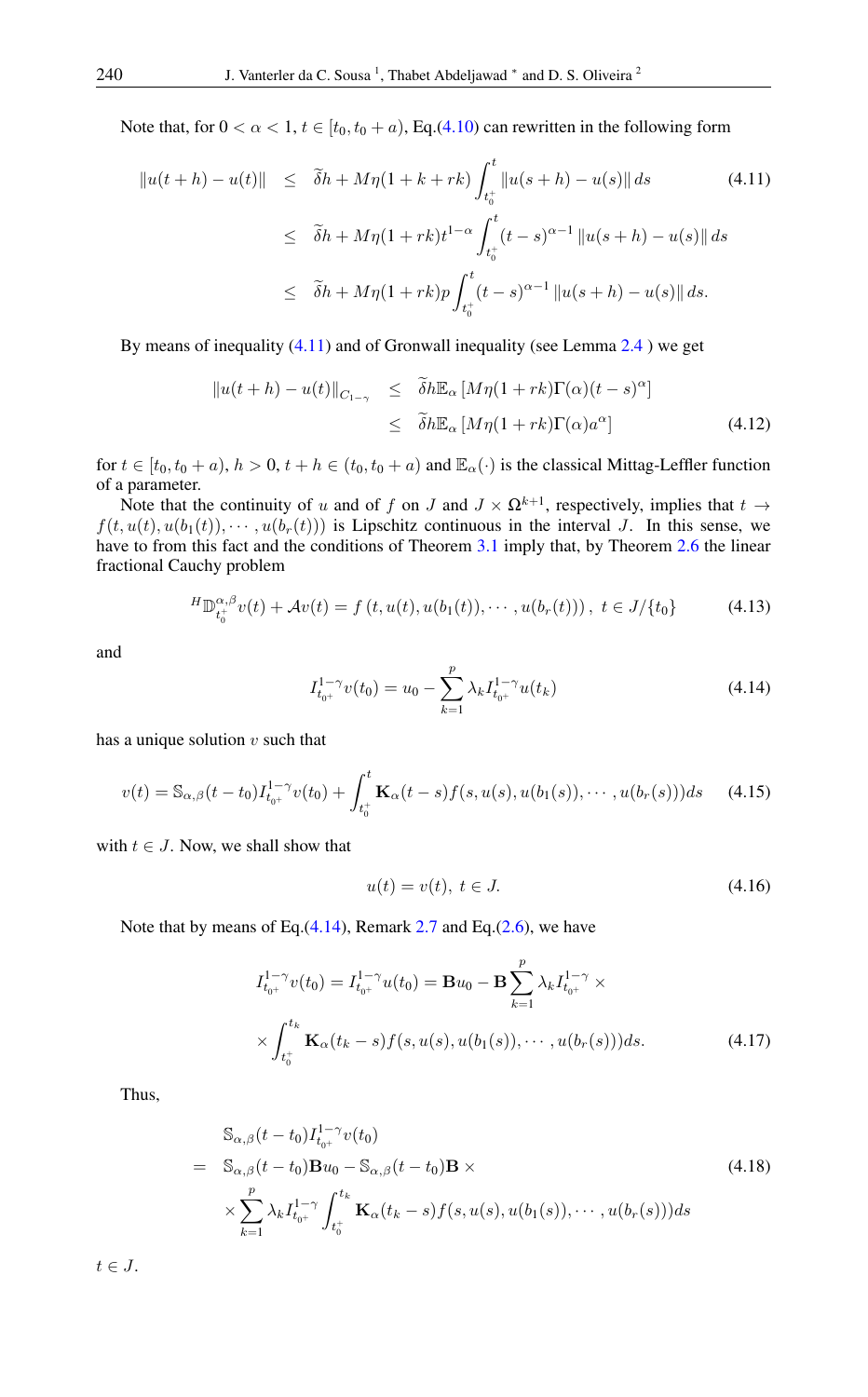Next, from Eq. $(4.15)$ , Eq. $(4.18)$  and Eq. $(2.6)$ , we obtain

$$
v(t) = \mathbb{S}_{\alpha,\beta}(t-t_0)\mathbf{B}u_0 - \mathbb{S}_{\alpha,\beta}(t-t_0)\mathbf{B} \times
$$
  
\n
$$
\times \sum_{k=1}^p \lambda_k I_{t_0+}^{1-\gamma} \int_{t_0+}^{t_k} \mathbf{K}_{\alpha}(t_k-s) f(s, u(s), u(b_1(s)), \cdots, u(b_r(s))) ds
$$
  
\n
$$
+ \int_{t_0+}^{t} \mathbf{K}_{\alpha}(t-s) f(s, u(s), u(b_1(s)), \cdots, u(b_r(s))) ds
$$
  
\n
$$
= u(t) \qquad (4.19)
$$

 $t \in J$  and, therefore, Eq.[\(4.16\)](#page-11-4) holds.

Thus, we conclude that u is the classical solution of Eq.[\(1.1\)](#page-1-0)-Eq.[\(1.2\)](#page-1-1). Now suppose  $u^* \neq u$ another classical solution of Eq.[\(1.1\)](#page-1-0)-Eq.[\(1.2\)](#page-1-1) in the interval J. Through the Theorem [4.2,](#page-8-0) we have that  $u^*$  is a solution to the problem Eq.[\(1.1\)](#page-1-0)-Eq.[\(1.2\)](#page-1-1). On the other hand, the Theorem [3.1](#page-6-0) guarantees the uniqueness of a solution for Eq.[\(1.1\)](#page-1-0)-Eq.[\(1.2\)](#page-1-1), so we conclude that  $u = u^*$ . Therefore, we conclude the result.  $\Box$ 

### 5 Concluding remarks

In this paper, we investigate the existence and uniqueness of mild and classical solutions to the fractional functional differential evolution equation through the Cauchy contraction theorem and Gronwall inequality. We were able to present new results that actually contribute to the advancement and growth of the area. However, there are still some issues that deserve special mention, namely, investigating mild, strong, classical solutions to fractional differential equations introduced by means of the  $\psi$ -Hilfer fractional derivative [\[19\]](#page-13-11). But for such a success, it is necessary and sufficient condition to obtain an integral transform to investigate such solutions. Studies in this direction have been developed and certainly contributed a lot to the discussion of open problems, in particular, problems of controllability and regularity of mild solutions for Eq.[\(1.1\)](#page-1-0) of the problem investigated here.

### Acknowledgment

J. Vanterler acknowledges the financial support of a PNPD-CAPES ( nº88882.305834/2018-01) scholarship of the Postgraduate Program in Applied Mathematics of IMECC-Unicamp and we thank anonymous referees by the suggestions that improved the paper.

## <span id="page-12-0"></span>References

- <span id="page-12-1"></span>[1] Abdeljawad, T., Atangana, A., Gómez-Aguilar, J. F., Jarad, F., On a more general fractional integration by parts formulae and applications, Physica A: Statistical Mechanics and its Applications, 122494, (2019), https://doi.org/10.1016/j.physa.2019.122494.
- <span id="page-12-3"></span>[2] Abdeljawad, T., Al-Mdallal, Q. M., Jarad, F., Fractional logistic models in the frame of fractional operators generated by conformable derivatives, Chaos, Solitons and Fractals, 119, (2019) 94–101.
- <span id="page-12-2"></span>[3] Acay, B., Bas, E., Abdeljawad, T., Nonlocal fractional calculus from different viewpoint point generated by truncated M-derivative, J. Comput. Appl. Math., 366 (2020) 112410. http://doi.org.101016/j.cam.2019.112410.
- <span id="page-12-4"></span>[4] Almeida, R., Bastos, N. R. O., Monteiro, M. T. T., A fractional Malthusian growth model with variable order using an optimization approach, Statistics, Opti. & Info. Comput., 6(1) (2018) 4–11.
- <span id="page-12-5"></span>[5] Almeida, R., Bastos, N. R. O., Monteiro, M. T. T., Modeling some real phenomena by fractional differential equations, Math. Meth. Appl. Sci., 39(16) (2016) 4846–4855.
- <span id="page-12-6"></span>[6] Baba, Isa Abdullahi, A fractional-order bladder cancer model with BCG treatment effect, Comput. Appl. Math., 38(2) (2019) 37.
- [7] Byszewski, L., Winiarska, T., On nonlocal evolution problem for the equation of the first order, Czasopismo Techniczne, 2013 (4) (2013) 19–26.
- <span id="page-12-7"></span>[8] Chen, C., Li, M., On fractional resolvent operator functions, Semigroup Forum, 80(1) (2010) 121–142.